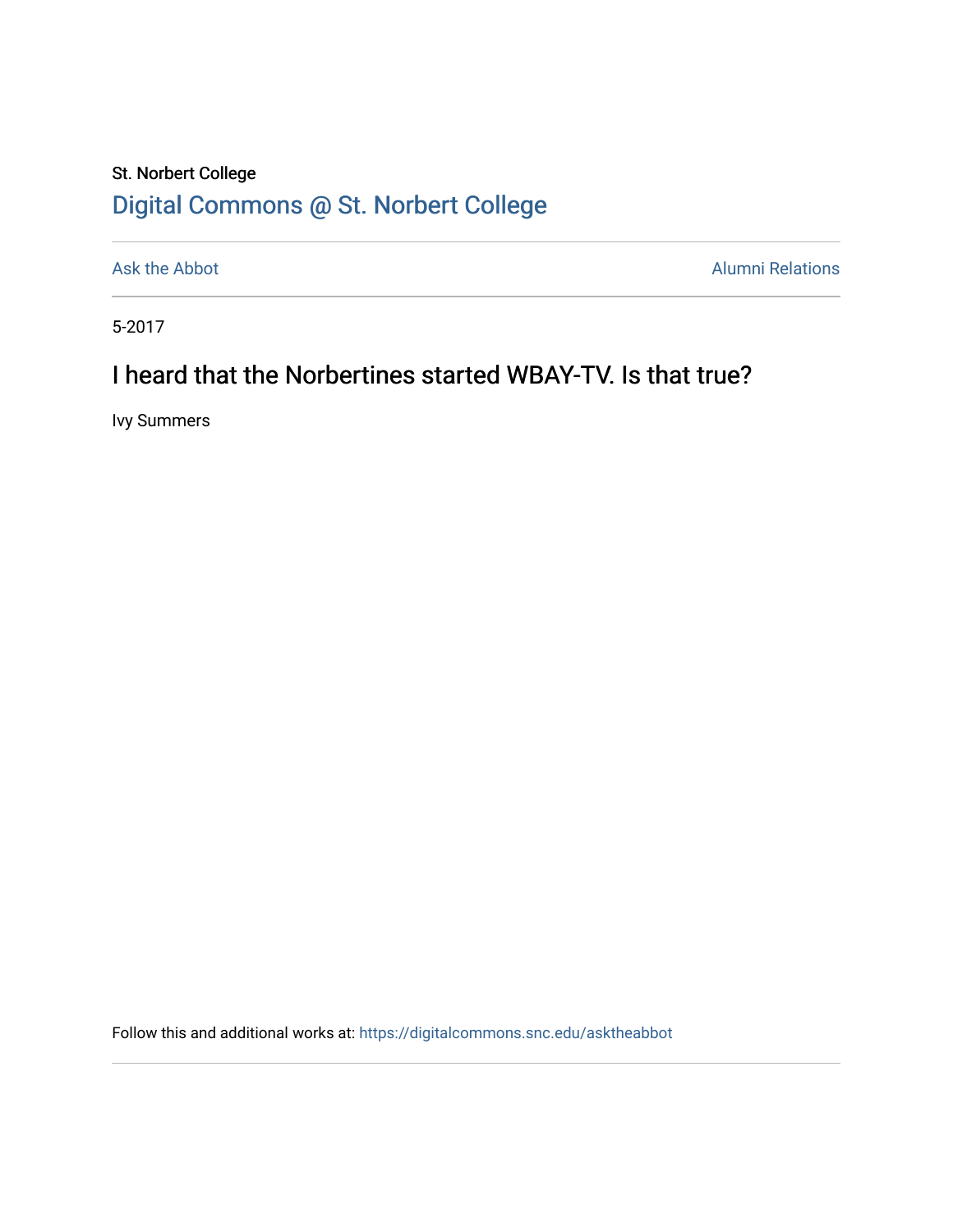

[Academics](https://www.snc.edu/academics) [Admission](https://www.snc.edu/admission) [Campus Life](https://www.snc.edu/campuslife) [Living Norbertine](https://www.snc.edu/livingnorbertine) [Athletics](https://www.snc.edu/athletics) [About](https://www.snc.edu/about)

Q

Giving

to SNC

[Alumni](https://www.snc.edu/alumni/)  $\geq$  [Ask the Abbot](https://www.snc.edu/alumni/abbot/)  $\geq$  May 2017 合

### [Alumni](https://www.snc.edu/alumni/index.html)

[Events & Reunions](https://www.snc.edu/alumni/event/index.html) [Behind the Arch](https://www.snc.edu/alumni/event/behindthearch/) [Benefits and Services](https://www.snc.edu/alumni/benefits.html) [Get Involved](https://www.snc.edu/alumni/getinvolved.html) [Give to SNC](http://giving.snc.edu/) [Alumni Awards](https://www.snc.edu/alumni/awards/index.html) [Knight Lights](https://www.snc.edu/alumni/knightlights/index.html) [Alumni-Owned](https://www.snc.edu/alumni/directory/index.html) [Businesses Network](https://www.snc.edu/alumni/directory/index.html) [Alumni Board](https://www.snc.edu/alumni/alumniboard.html) [Student Alumni](https://www.snc.edu/alumni/saa.html) [Ambassadors](https://www.snc.edu/alumni/saa.html)

[Staff](https://www.snc.edu/alumni/contactus.html)

# May 2017 Question:

Dear Abbot Pennings,

"I heard that the Norbertines started WBAY-TV. Is that true?"

Ivy Summers (Financial Aid)

#### Answer:

Dearest Ivy,

I absolutely delight in this topic, as it perhaps is one not known to all that many! Prior to the age of television, the first commercial radio station in northern Wisconsin, WHBY, was built on the St. Norbert campus by student engineer and inventor Cletus Collom '34, in the mid-1920s. He was supported by the Rev. Ignatius Van Dyke, O.Praem., Coach George Carey and a Norbertine seminarian, the Rev. James Wagner, O.Praem., '24.

Young James the student, who had always enjoyed experimenting with crystal radio sets and ham radios, applied for the permit for a campus radio station. The call letters, WHBY, were said to have stood for "Where Happy Boys Yodel." (You may want to tuck that bit of trivia away to share with friends another time!)

We Norbertines also have a connection to the storied Bellin Building in downtown Green Bay, which played a pioneering role in early radio and television. Perhaps you've heard the urban legend that I, myself, financed the expansion of that building in 1923 for its use by WHBY Radio Studio B. Over



### Ask The Abbot

As the founder of St. Norbert College, and having a prime seat in the center of campus throughout the years, I, Abbot Bernard Pennings, hold the answers to many of your burning questions about the college. [Submit Your Question](https://www.snc.edu/alumni/abbot/index.html)